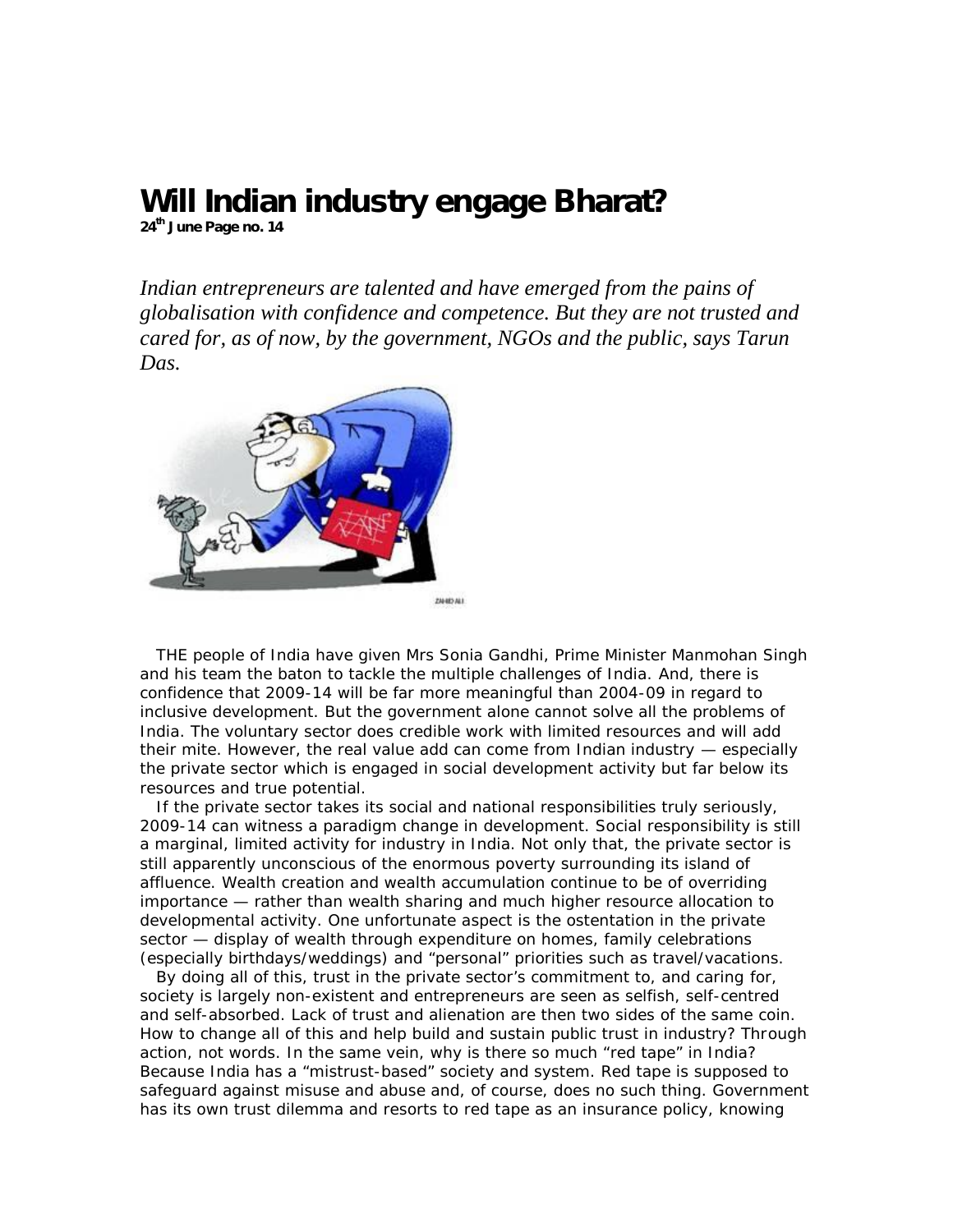fully well that this is not a medicine which cures.

Indian entrepreneurs are capable and talented — the best in the world — and have emerged from the pains of competition and globalisation with confidence and competence. They are the envy of most countries and are the pride of India. They can also be respected, trusted, and cared for — but, they are not, as of now by government, NGOs and the public.

And, this is sad because Indian corporates have, and are, contributing to social development through affirmative action; skills development; micro-finance programmes; women empowerment; primary education initiatives in rural areas; supporting healthcare; building infrastructure in villages; setting up low-cost housing; reconstructing villages ravaged by natural calamities; planting trees and helping the environment agenda, etc. India is the only country where industry has set up care and treatment centres for HIV/AIDS affected persons (ART Centres) this is an outstanding example of social action.

But compared to the size of India, the extent of poverty and deprivation, industry's contribution is only a drop in the ocean. What is the common perception of Indian industry? That they evade taxes (so, the finance ministry mistakenly tries to plug loopholes through more complex laws and rules), they underinvoice or overinvoice (depending on the transaction), they pay themselves exorbitantly (and pay their employees, much much less), they assure themselves of security (but not to those who serve them), they keep money abroad in private banks, etc. In essence, they are not to be depended upon to be truly "national" or to be placing public interest above all.

MUCHof the private sector are educated, enlightened people, the best education money could buy. With education comes understanding and enlightenment. But, it appears as though the educated and enlightened really do not care or care very little. It will be great if this were not true.

Equally important is management and organisation. The ability of Indian industry in this regard is truly amazing. To conceptualise, to plan and then to implement. What a difference this capability can make to India if it is available for public and social work. If the efficiency of the private sector can merge with the plans of government and the idealism of NGOs, India will be a different place. So, Indian industry can truly help make a difference to the future of India, and the majority of Indians, especially the poor, if it sets its mind to it. This does not mean that industry is the answer to India's challenges of poverty but, in a sustained, stronger partnership with government and the voluntary sector, a new dimension can be added to development and growth, to efficiency and implementation.

The integration of industry into development tasks, thinking beyond its own self and imperatives would make a huge difference to the next five years and beyond. There is no better time than now. After several years of 9% plus GDP growth and a future of 8% annual growth for ten years and more, India's industry will have the resources to make a qualitative and quantitative difference to dealing with India's social challenges. A Rs 10,000-crore Industry Social Development Fund can be created and its value will be 100 times this amount.

Indian industry now needs to truly integrate into a public-private partnership which can transform India, "wipe the tear from every eye" and meet its destiny — not necessarily of being a superpower but a peaceful, stable nation of all people who have a good life.

In April 2007, the prime minister, addressing CII, outlined a 'Social Charter for Industry'. A 10-point Agenda. For over a month the media went to town, debating the PM's social charter especially his suggestion that there should be some moderation in emoluments. (Now, the US has appointed an Emoluments Czar!)

Its time, now, in 2009, to revisit the 2007 social charter and check how industry is